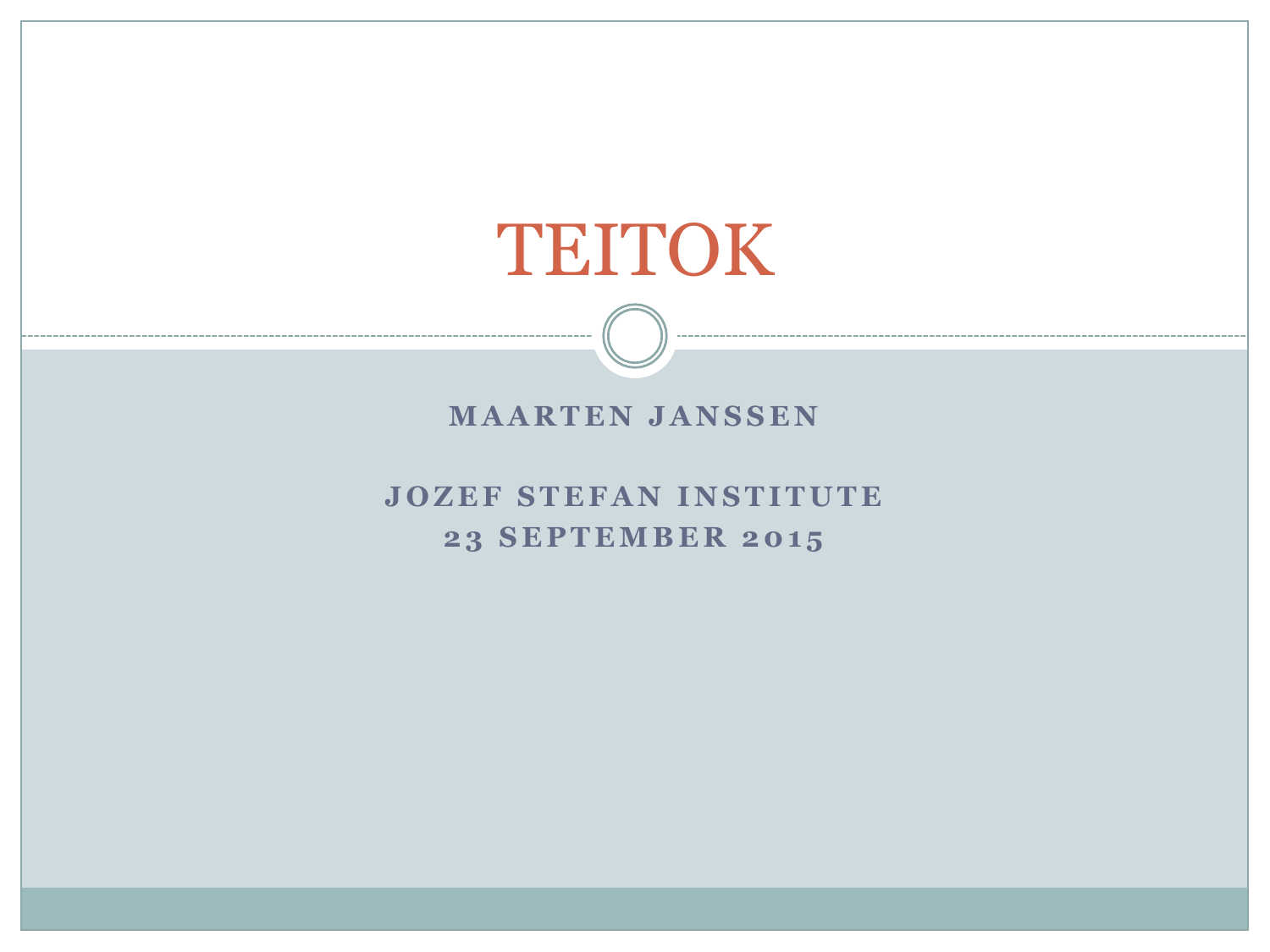# Introduction

- Traditionally 2 types of historic corpora
- 1. Paleographic corpora / Diplomatic corpora
	- o Focus on representing textual representation
	- o Deletions, rendering, hand, location, etc.
- 2. Linguistic corpora
	- ¡ Focus on linguistic analysis
	- $\circ$  Part-of-speech, lemma, syntax, semantics, etc.
- Hardly ever combined
	- $\circ$  Different interest groups
	- $\circ$  No tools to create combined corpora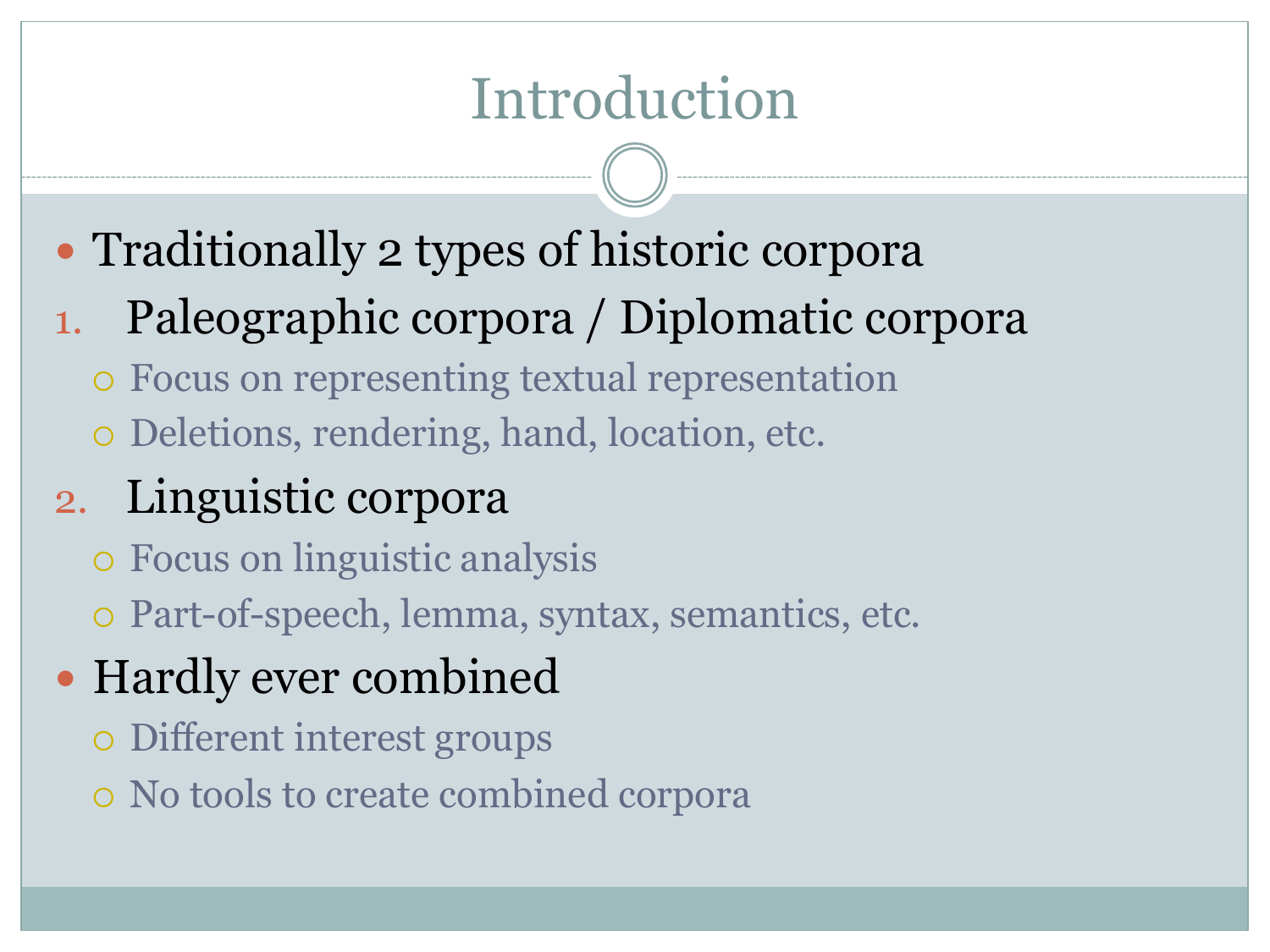## Manuscript



**ALLIA EST OMNIS** diuisa in partes tres quarum una meolunt belgie: altam aquitani ternam qui ipsorum lingua celte noftra Galli appellantur Hi oc Imqua, instrutis, legibusmer se differunt. Gallos ab aquita Ims Garumna flumen a belgis Matrona & Sequana duudit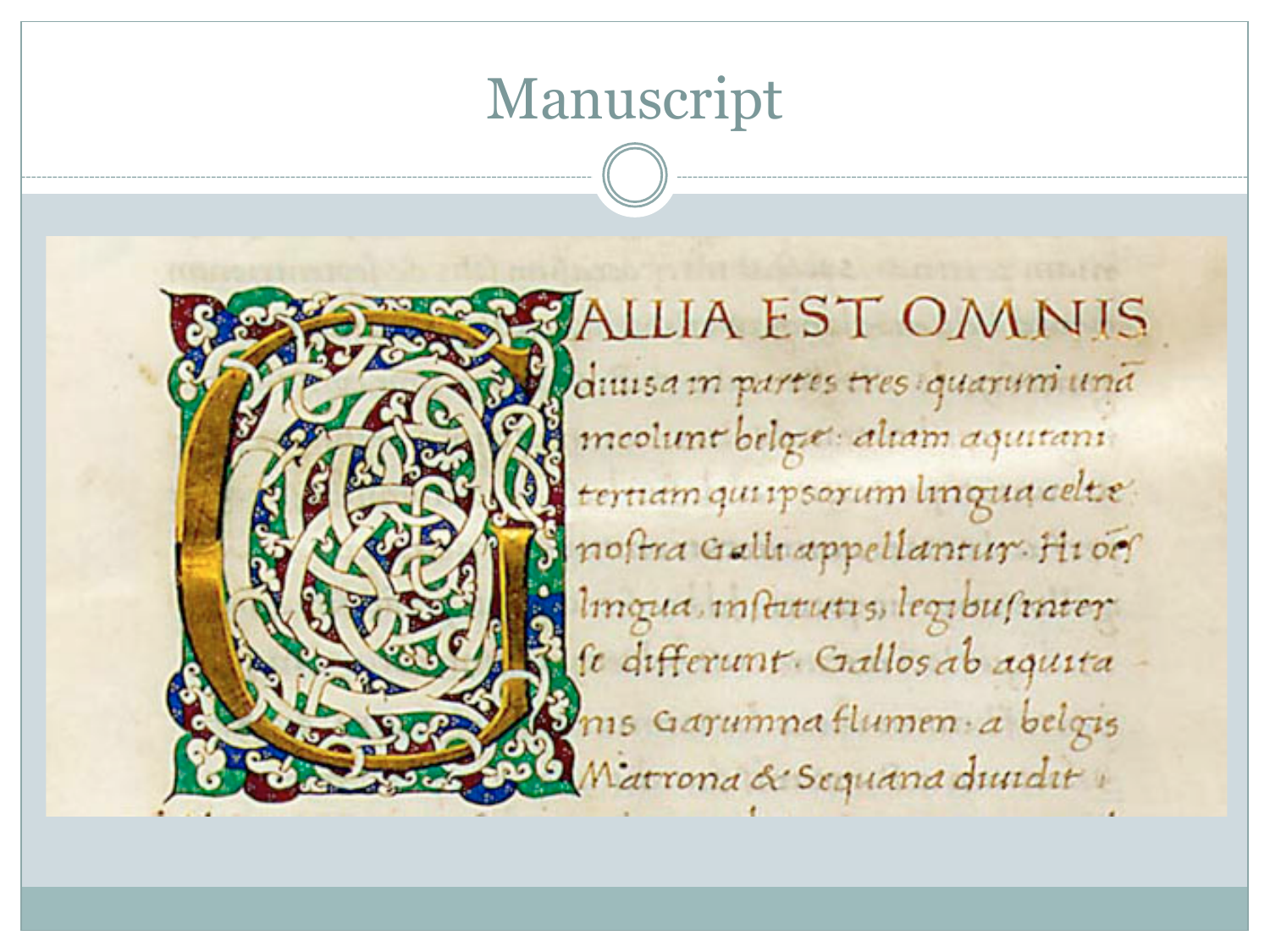# Paleographic Corpus (TEI)

<hi rend="dropcap" n="9">G</hi>ALLIA EST OMNIS <lb/>diuisa in partes tres quarum unã <lb/>incolunt belgae: altam aquitani <lb/>tertiam qui ipsorum lingua celtae <lb/>noſtra Galli appellantur. Hi o<ex>mn</ex>e˜ſ <lb/>lingua, inſtitutis, legibuſ inter <lb/>ſe differunt. Gallos ab aquita <lb/>nis Garumnea flumen, a belgis <lb/>Matrona & Sequana diuidit.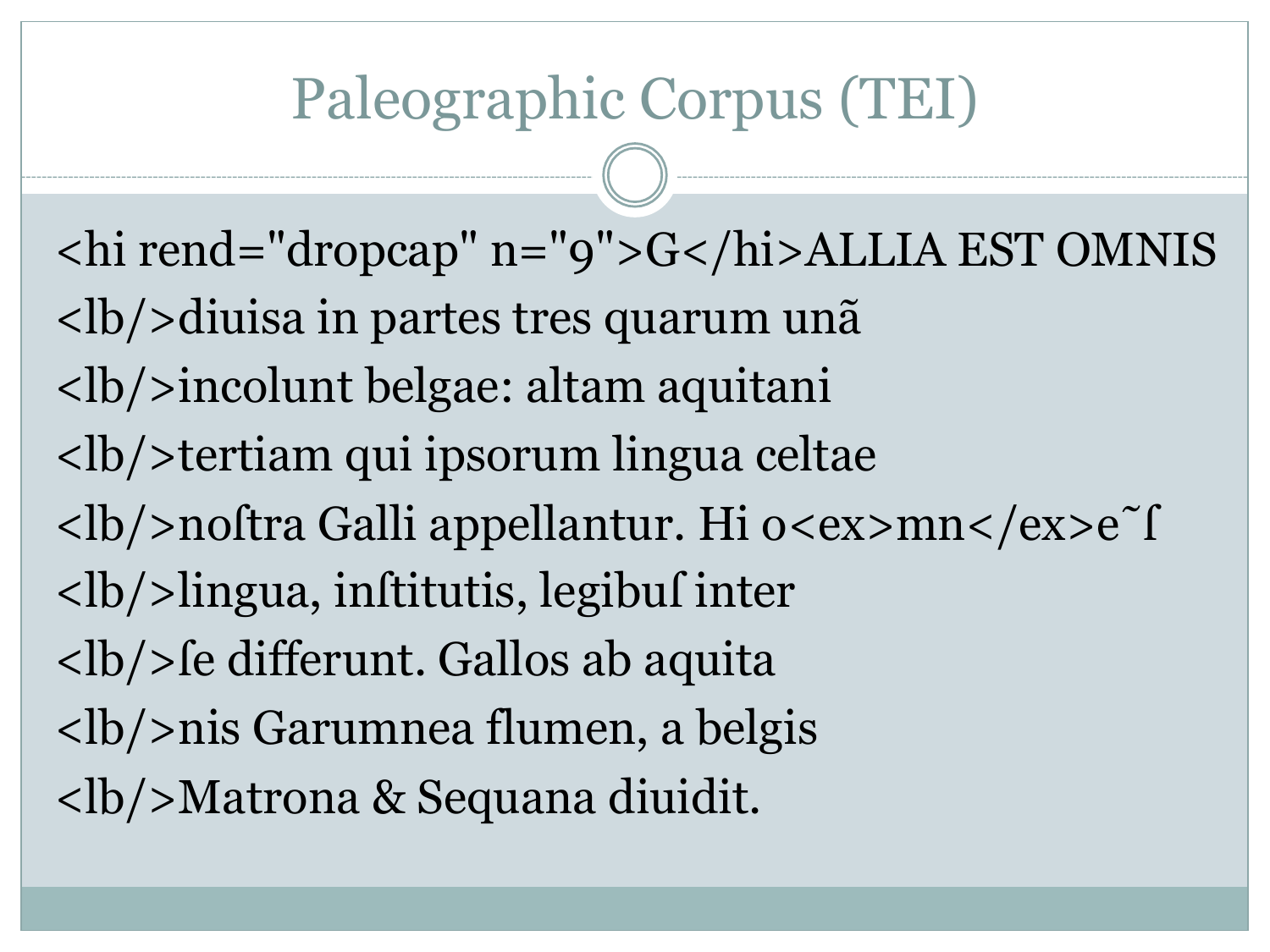# Linguistic corpus

| Gallia                   | <b>NP</b>    | Gallia |
|--------------------------|--------------|--------|
| est                      | VA           | sum    |
| omnis                    | P            | omnis  |
| divisa                   | VM           | divido |
| in                       | <b>SP</b>    | in     |
| partes                   | NC           | parte  |
| tres                     | Z            | tres   |
| $\overline{\phantom{a}}$ | F            |        |
| quarum                   | P            | qui    |
| unam                     | Z            | unus   |
| incolunt                 | ${\rm VM}$   | incolo |
| <b>Belgae</b>            | NC           | Belga  |
| ,                        | $\mathbf{F}$ | ,      |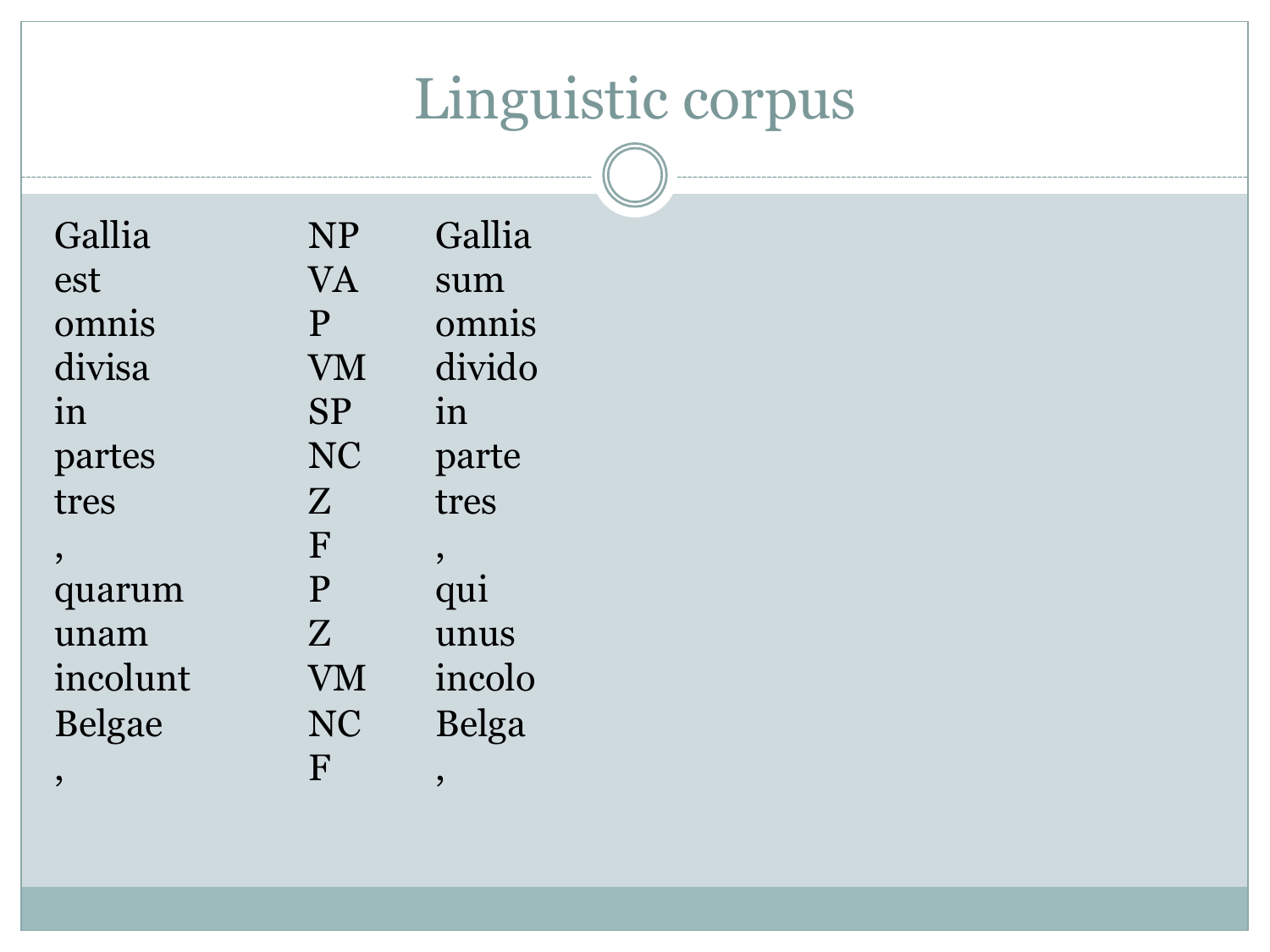```
Combined Representation 
<w lemma="Gallia" ana="NP"> 
      <hi rend="dropcap" n="9">G</hi>ALLIA 
\langle/w><w lemma="sum" ana="VA"> 
      EST
\langle/w><w lemma="omnis" ana="P"> 
      OMNIS
<lb/>
<w lemma="divido" ana="VM"> 
      diuisa
\langle/w>
```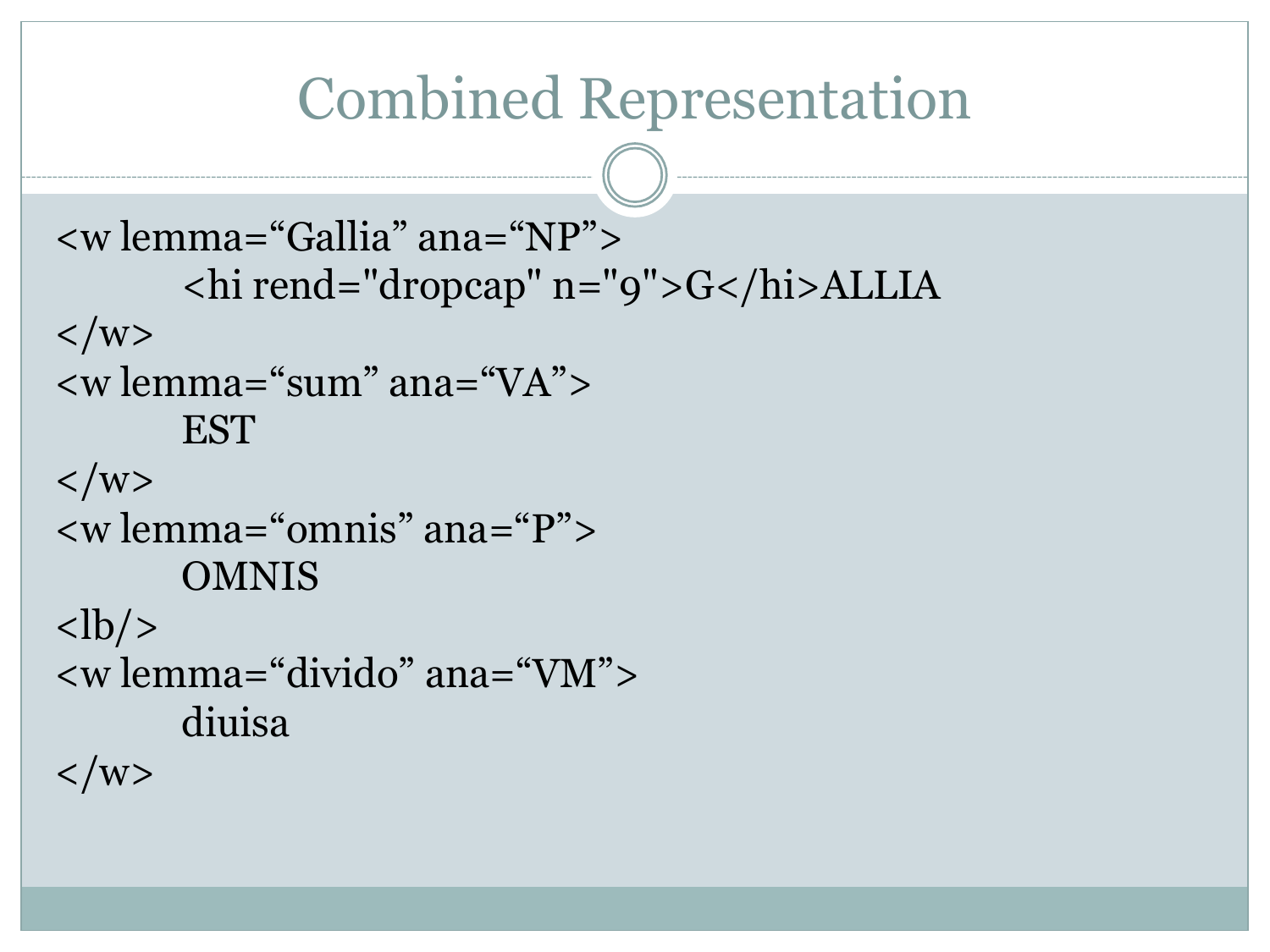# Common Solution

- Create a paleographic corpus first
	- o Raw XML editors

#### • Export text to txt file

- ¡ Selecting a specific textual representation
- o Normalized orthography
- Create linguistic corpus based on this text ¡ Independent platform

#### Postscriptum

- ¡ Oxygen XML editor to create TEI documents
- ¡ Tycho-Brahe tool eDictor for the normalization and tagging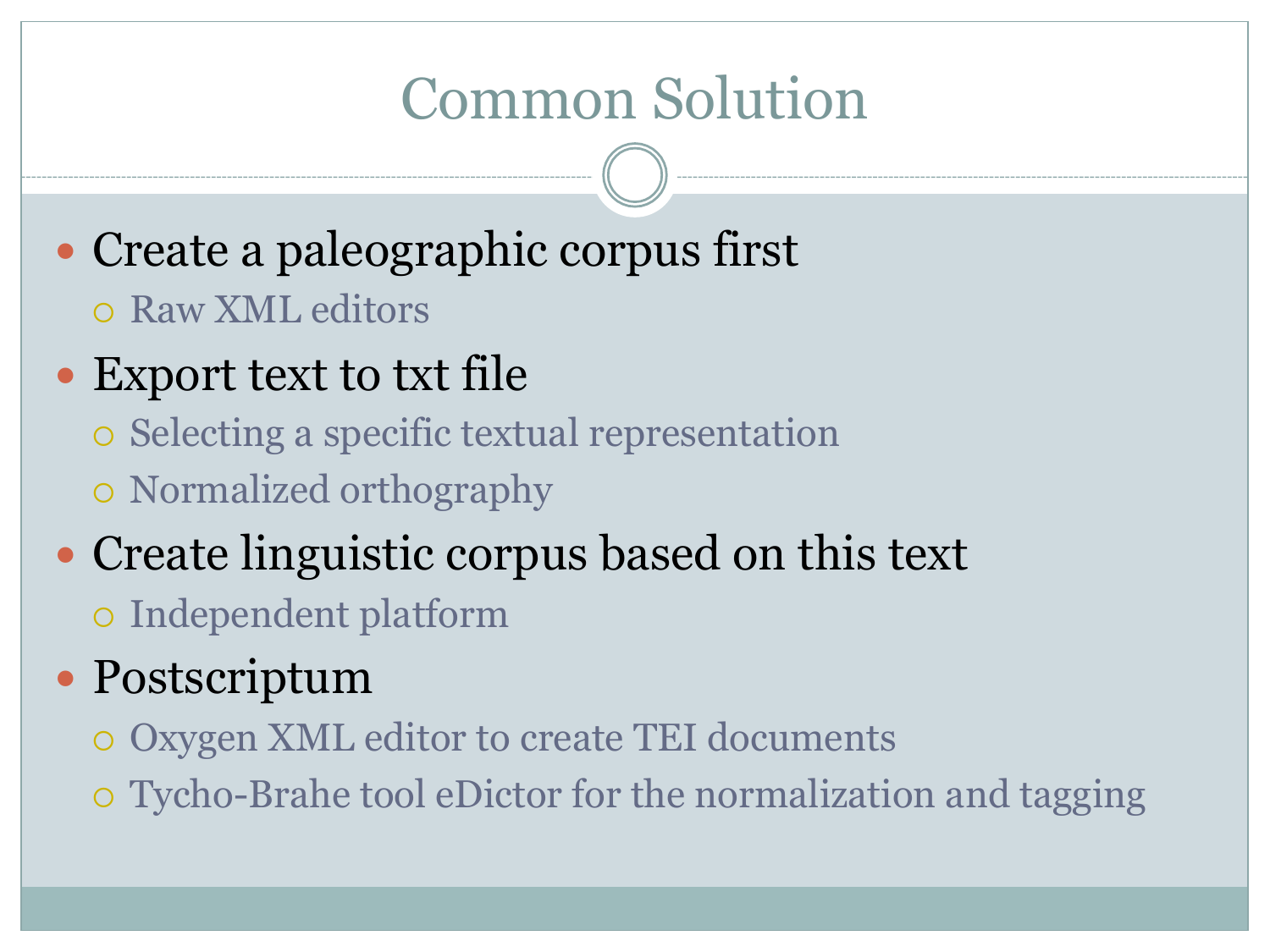# Drawback

- The two corpora are independent
	- ¡ Changes in the one do not affect the other
- Transcription is not (never) final
	- ¡ There are always transcription error or new decisions
- Normalization leads to changes
	- ¡ Number of words not the same in the two corpora
- Linking not possible
	- ¡ Changes on both sides make the two corpora incompatible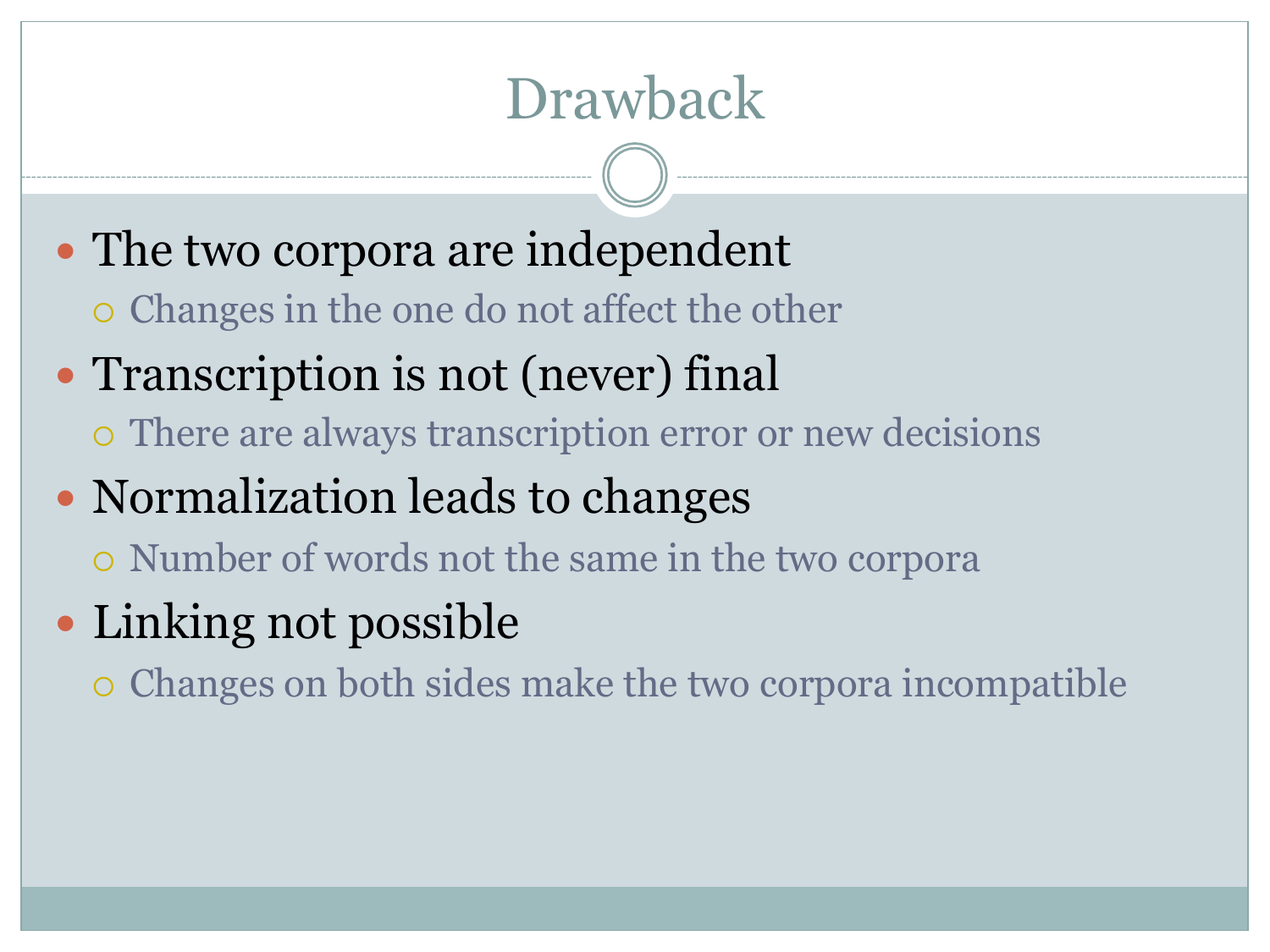# Combining Annotations (1)

<hi rend="dropcap" n="9">G</hi>ALLIA EST OMNIS **/** $**l**$ **diuisa in partes tres quarum unã**  $**l**$ **b/** $**l**$ **incolunt** belgae: altam aquitani <lb/>>bertiam qui ipsorum lingua celtae <lb/>lb/>noftra Galli appellantur. Hi o<ex>mn</  $ex > e<sup>o</sup>f <$ lingua, inftitutis, legibuf inter  $$ differunt. Gallos ab aquita<lb/>lb>nis Garumnea flumen, a belgis <lb/>Matrona & Sequana diuidit.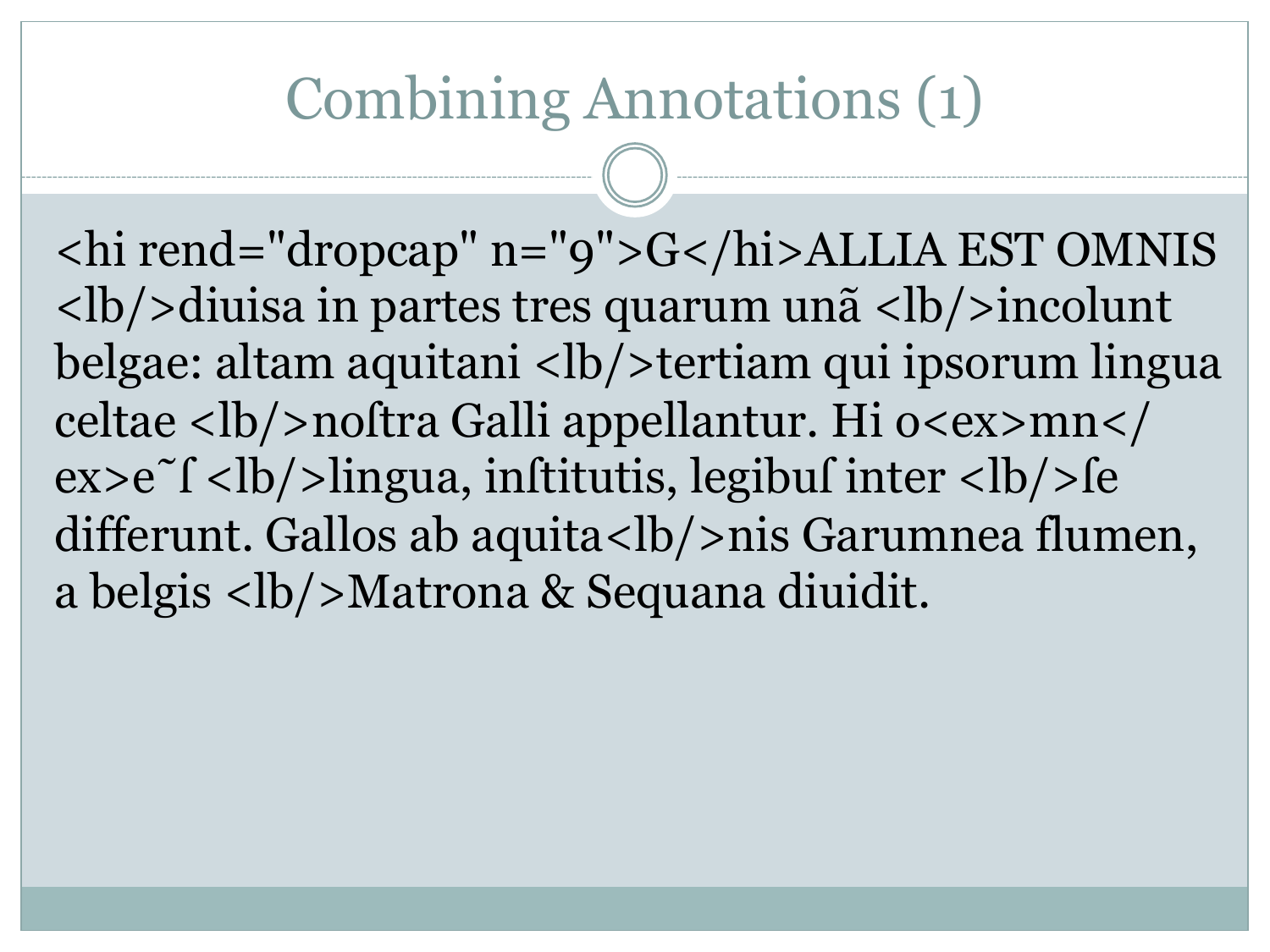#### Combining Annotations (2)

**<tok>**<hi rend="dropcap" n="9">G</hi>ALLIA**</tok><br><tok>EST</tok> <tok>OMNIS</tok> <lb/>>b/>><tok>diuisa</** tok> <tok>in</tok> <tok>partes</tok> <tok>tres</tok> <tok>quarum</tok> <tok>incolunt</tok> <tok>belgae</tok><tok>:</tok> <tok>altam</tok><br><tok>> <tok>belgae</tok><tok>:</tok> <tok>altam</tok><br><tok>aquitani</tok> <lb/><tok>tertiam</tok> <tok>qui</ tok> <tok>ipsorum</tok> <tok>lingua</tok> <tok>celtae</tok> <tok><tok> <tok><tok> <tok>appellantur</tok><tok>.<tok> <tok>Hi</tok> <tok>o<ex>mn</ex>e˜ſ</tok> <lb/><tok>lingua</tok><tok>, </tok> <tok>inſtitutis</tok><tok>, <tok> <tok>legibuſ</tok> <tok>inter</tok> <lb/><lb/><tok>fe</tok> <tok>differunt</tok><tok>.</tok> </tok> <tok>sh>.</tok> **<tok>**aquita<lb/>nis**</tok>** <tok>Garumnea</tok> <tok>flumen</tok><tok>, </tok> <tok>a</tok> <tok>belgis</tok> <br/> <tok>>Matrona</tok> <tok>&</tok> <tok>Sequana</tok> <tok>diuidit</tok><tok>.</tok>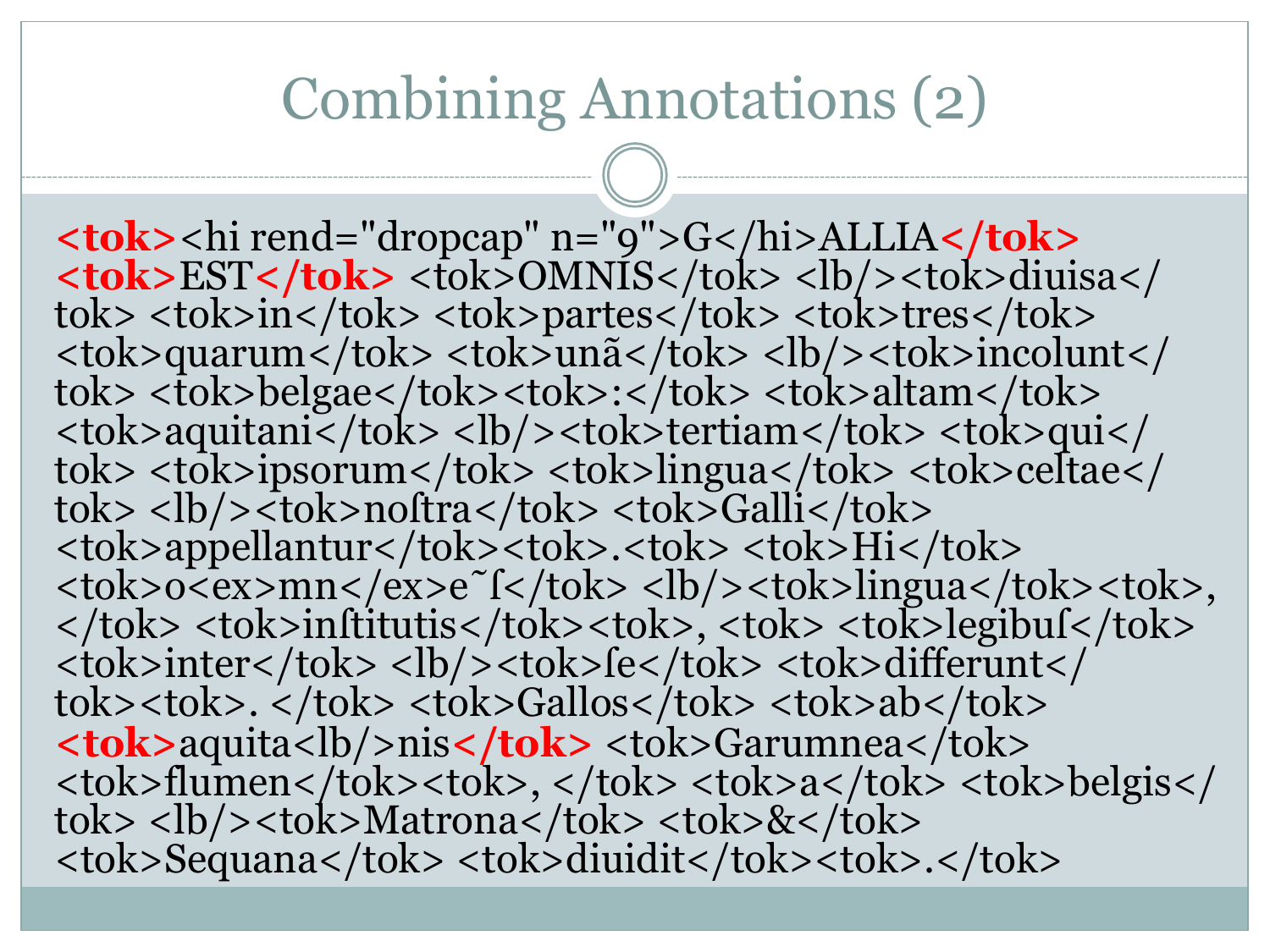# Combining Annotations (3)

<tok **form="GALLIA"**><hi rend="dropcap" n="9">G</ hi>ALLIA</tok> <tok>EST</tok> <tok>OMNIS</tok> <lb/ ><tok **form="divisa"**>diuisa</tok> <tok>in</tok> <tok>partes</tok> <tok>tres</tok> <tok>quarum</tok> <tok **form="unam"**>unã</tok> <lb/>>b/>><tok>incolunt</tok> <tok>belgae</tok><tok>:</tok> <tok>altam</tok> <tok>aquitani</tok> <lb/><tok>tertiam</tok> <tok>qui</ tok> <tok>ipsorum</tok> <tok>lingua</tok> <tok>celtae</ tok> <lb/>>/>><tok form="nostra">noftra</tok> <tok>Galli</ tok> <tok>appellantur</tok><tok>.<tok> <tok>Hi</tok> <tok **fform="omnes">**oe~ $f$ </tok><lb/>>>b/>><tok>lingua</tok><tok>, </tok> <tok nform="institutis">inftitutis</tok><tok>, <tok> <tok **nform="legibus"**>legibuſ</tok> <tok>inter</tok> <lb/ >>>>>
>
>
>
>
> **nform="se"**>fe</tok>
<tok>
differunt</tok>
<tok>
...>
</ tok> <tok>Gallos</tok> <tok>ab</tok> <tok **form="aquitanis"**>aquita<lb/>
<sub>/>nis</sub>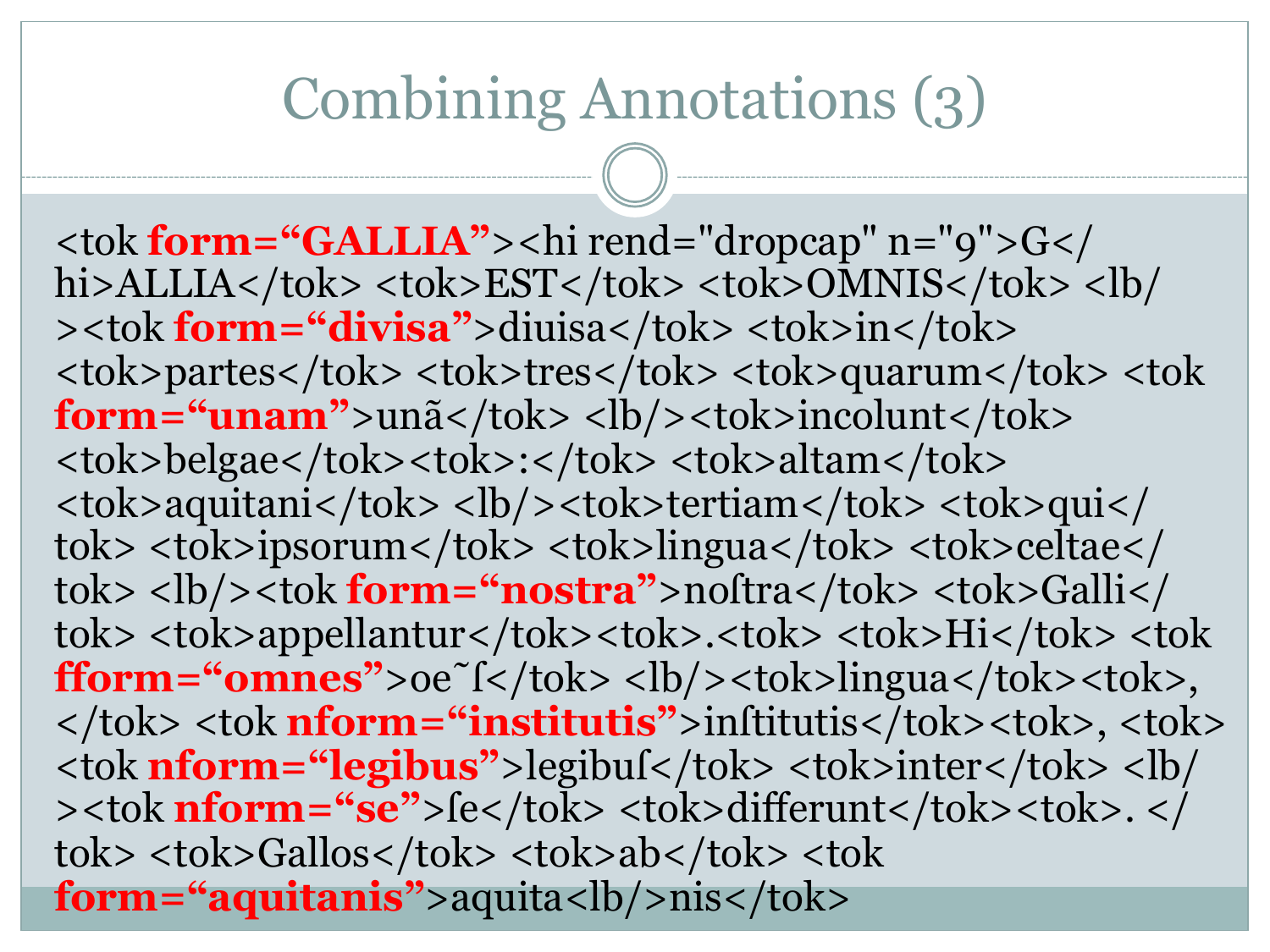### Combining Annotations (4)

<tok form="GALLIA" **pos="NP" lemma="Gallia"**><hi rend="dropcap" n="9">G</hi>ALLIA</tok> <tok **pos="VA" lemma="sum"**>EST</tok> <tok **pos="P" lemma="omnis">OMNIS</tok><lb/><tok>** form="divisa" **pos="VM" pos="divido"**>diuisa</tok> <tok **pos="SP" lemma="in"**>in</tok> <tok **pos="NC" lemma="parte"**>partes</tok> <tok **pos="Z" lemma="tres">tres</tok> <tok pos="PR" lemma="qui"**>quarum</tok> <tok **pos="Z" lemma="unus"** form="unam">unã</tok> <lb/>>b/> **pos="VM" lemma="incolo"**>incolunt</tok><tok **pos="NC" lemma="belga"**>belgae</tok><tok **pos="F" lemma=":">:</tok> <tok pos="P" lemma="altus"**>altam</tok>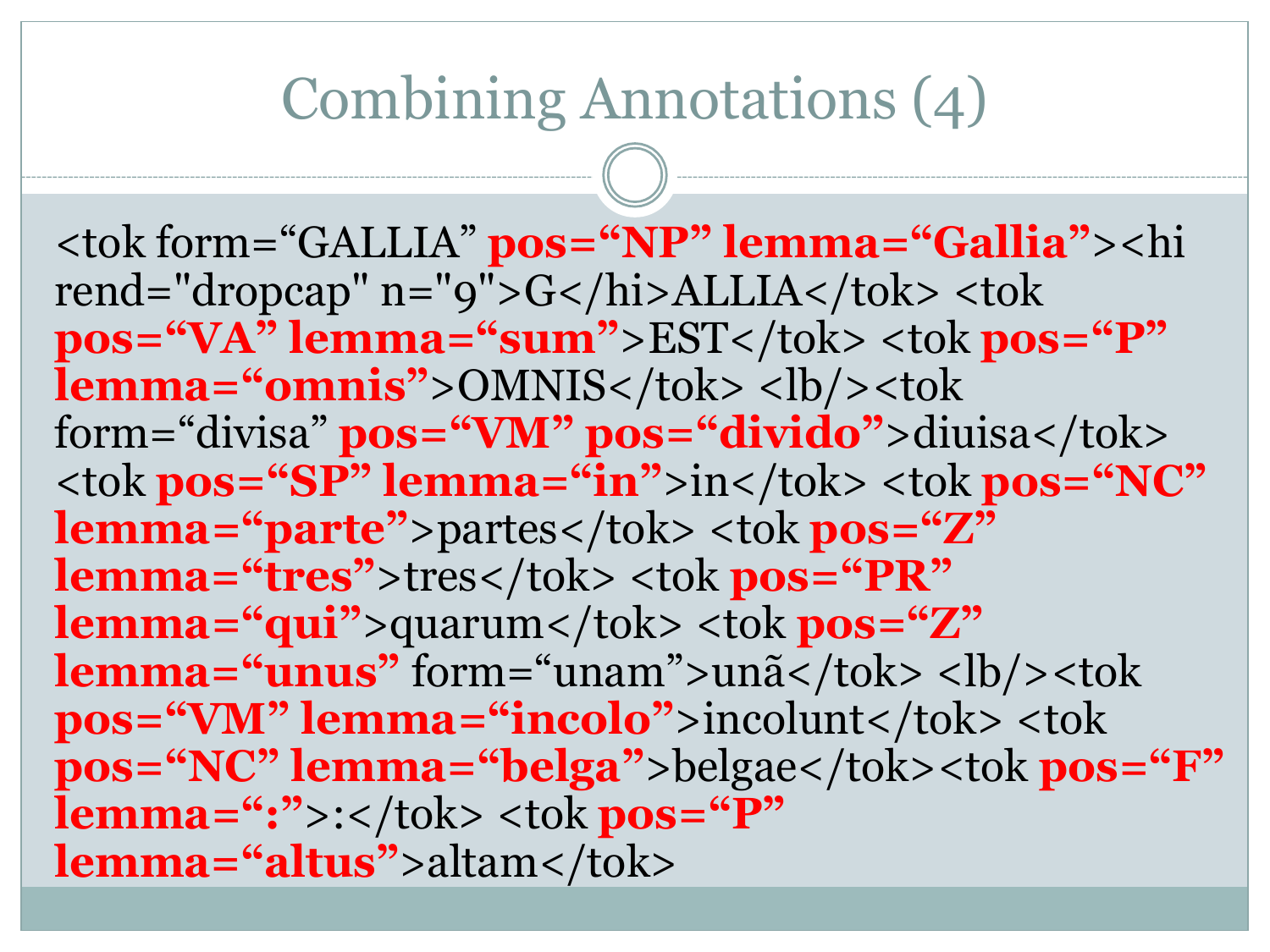## Graphical User Interface

 $\bullet$  <tok form="GALLIA"  $id = "w-1"$  pos="NP" lemma="Gallia"><hi rend="dropcap" n="9">G</ hi>ALLIA</tok>

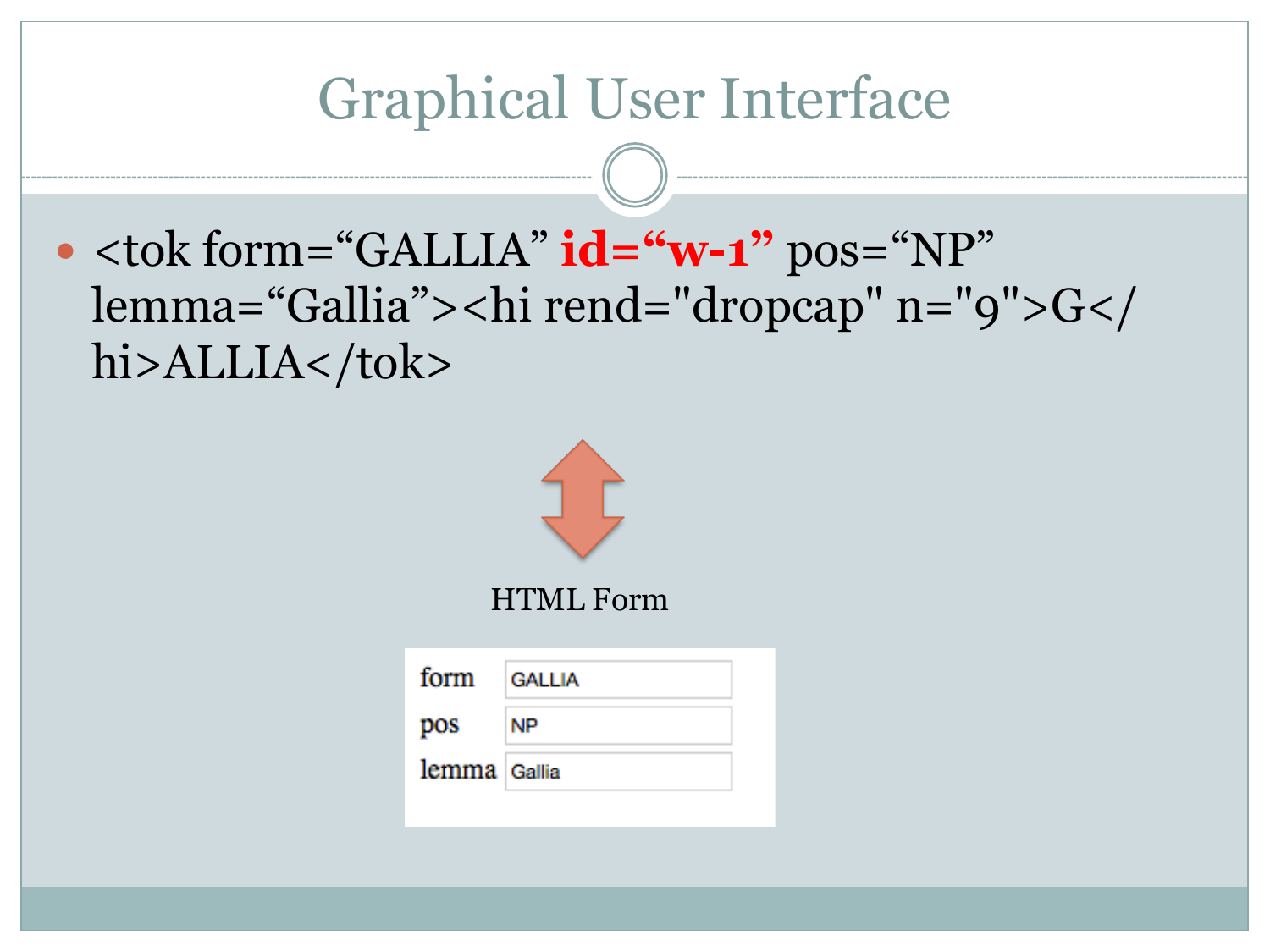# Automated Processes

## • As much computionally computed as possible

- $\circ$  Scripts running behind the screens
- ¡ Started from the Web-Based interface

#### • Tokenization

- ¡ Calculation of predictable forms
- ¡ Token (re)numbering

# • POS-tagging

- When POS tagger data available
- $\circ$  Dedicated tagger (NeoTag) other taggers need script

### • Others under development/testing

o Example-driven normalization module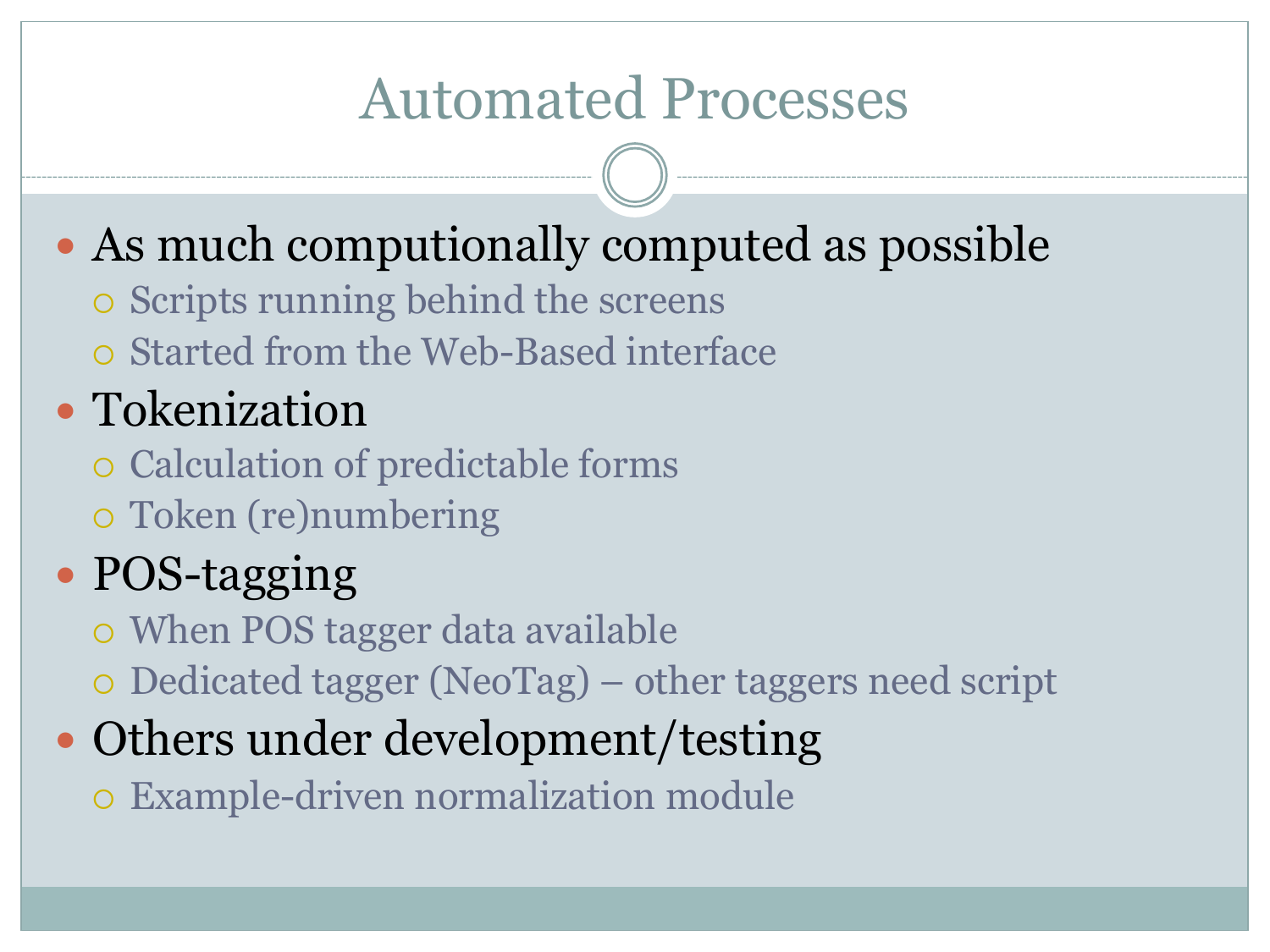# Indexed Corpus

- XML corpus not searchable ¡ Need for an indexed corpus
- Corpus Query Language (CQL) ¡ Corpus Workbench (OpenCWB)
- Export all <tok>
	- ¡ With POS and lemma
- Import into CQP
	- $\circ$  Run queries from interface
	- o CQPWeb, CUWI, [Sketchengine]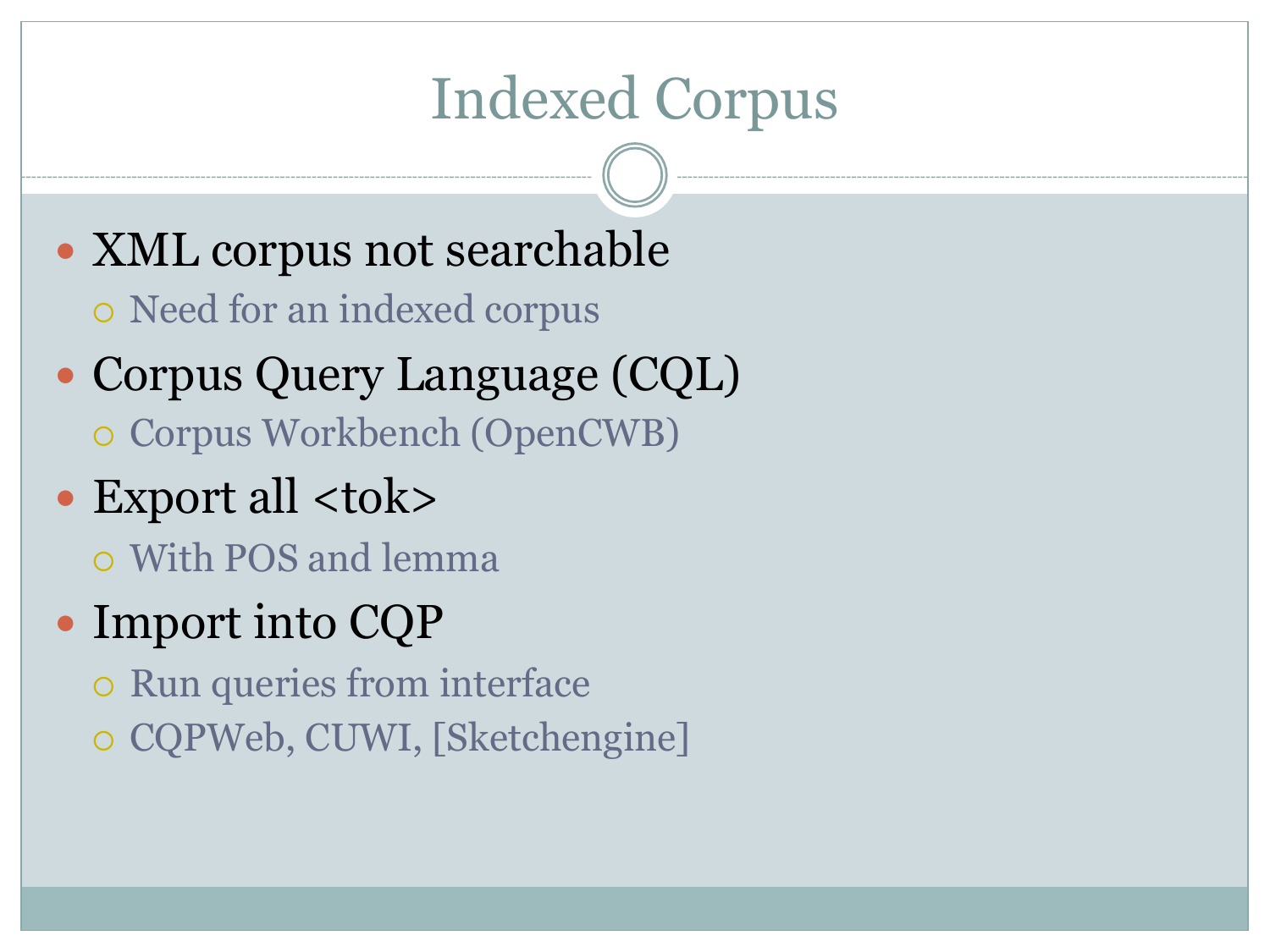# Link to XML

- Results link to original XML document
	- ¡ See full context
	- ¡ Can be restricted in case of copyright issues
	- ¡ Including all typesetting

#### • Direct lookup in XML document

¡ Testing phase – too slow for larger XML documents

#### • XML and CQP remain linked

- $\circ$  Frequent re-generation of CQP corpus
- ¡ TEITOK mostly meant for "small" corpora (<300M)
- **o** Keeps corpus linked even after retokenization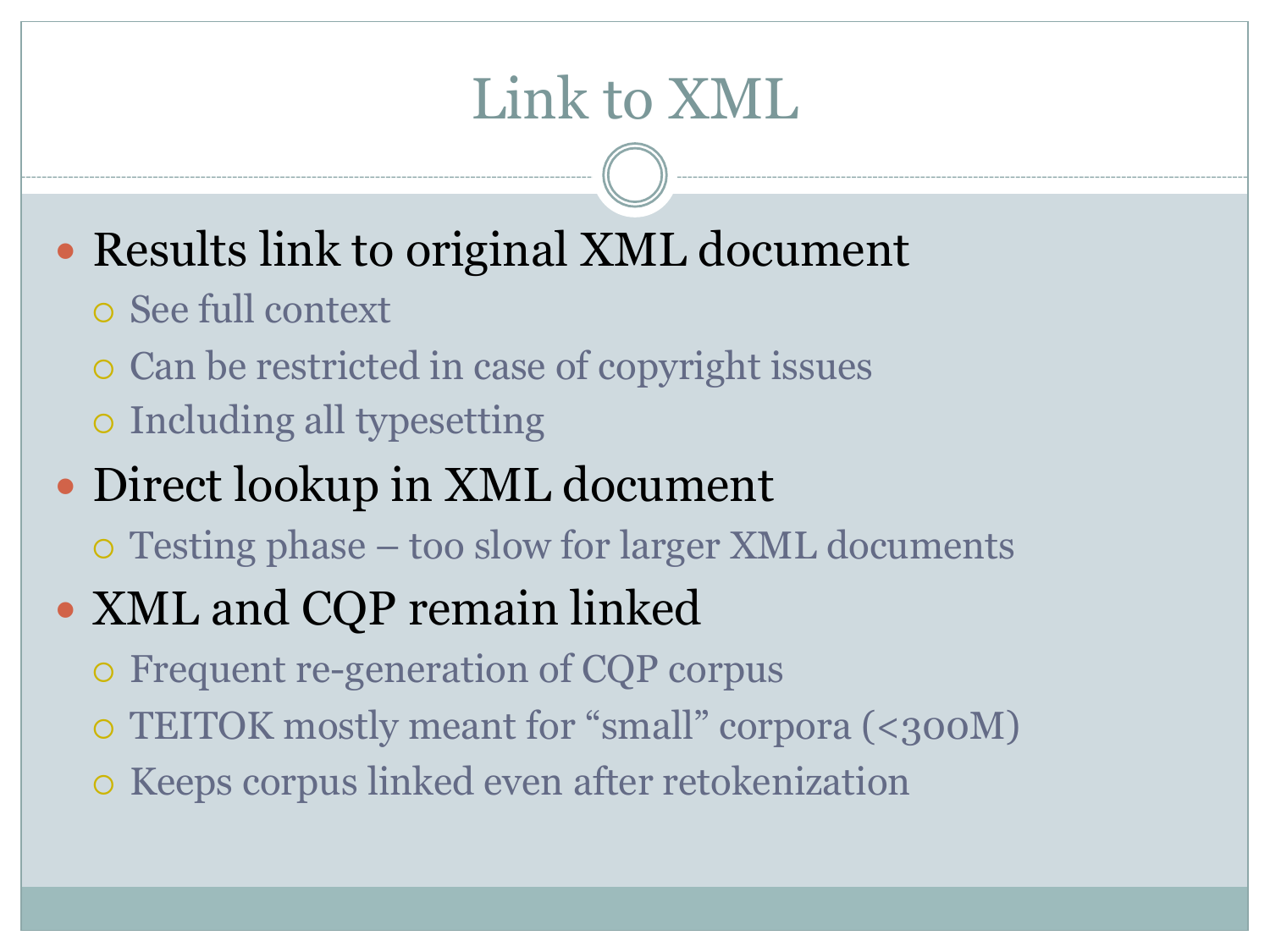# Multiple forms

#### • Corpus always choice of form

- o Original orthography
- o Corrected errors
- **•** Expanded abbreviations
- ¡ Critical form (normalized to author's spelling)
- ¡ Normalized form

#### • TEITOK has multiple forms

- ¡ As many attributes on a <tok> as needed
- ¡ Automatic switch between views (different text versions)
- ¡ Inheritance tree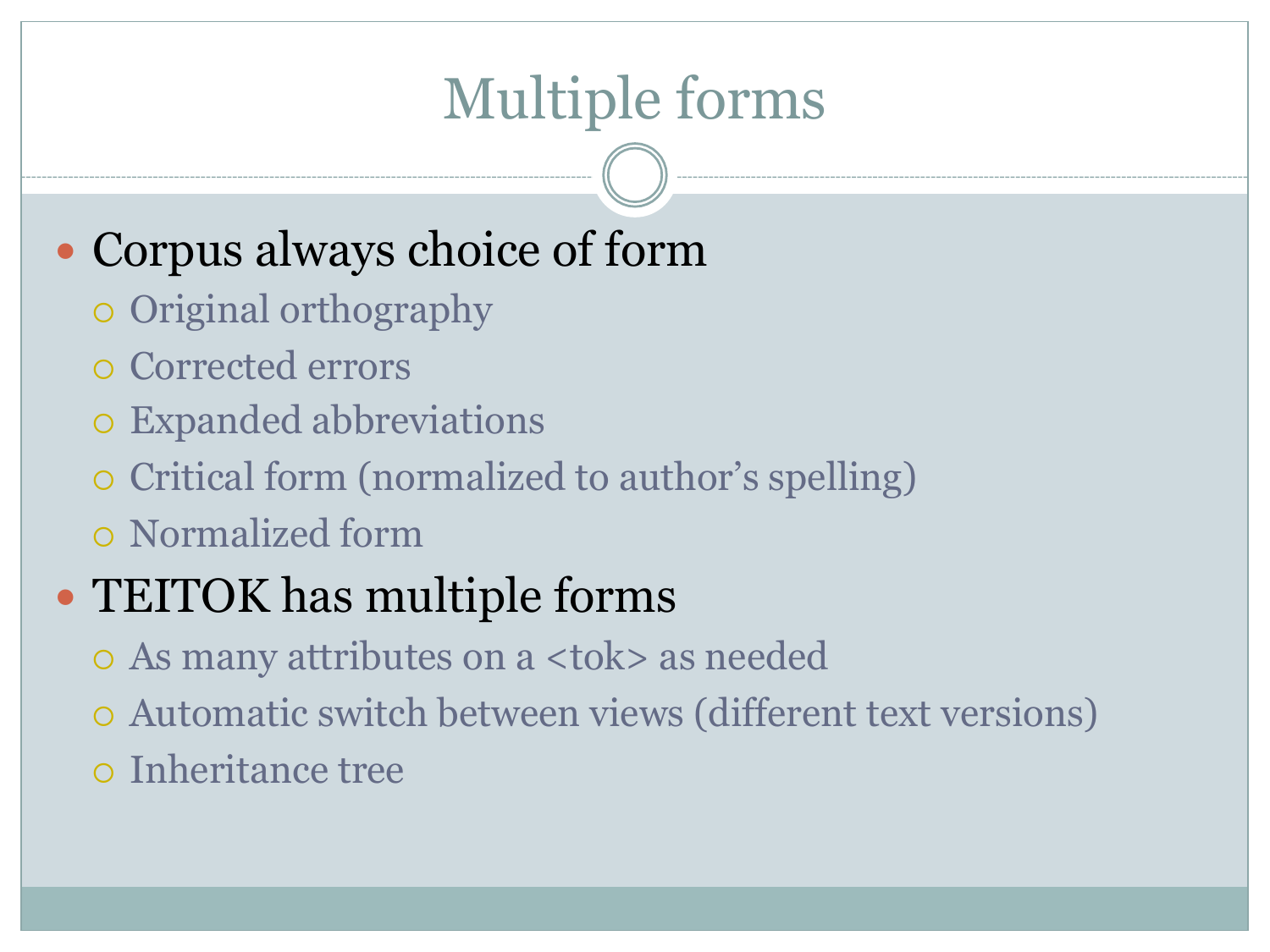# Form variation in CQP

- Various forms can be exported to CQP
	- ¡ Orthographic form and normalized form
- Searches by need
	- ¡ Original orthography or current orthography
- Comparative search
	- ¡ All word that used to be written with X but no longer are
- Learner corpus
	- $\circ$  spelling errors
- Historic corpus
	- $\circ$  orthographic changes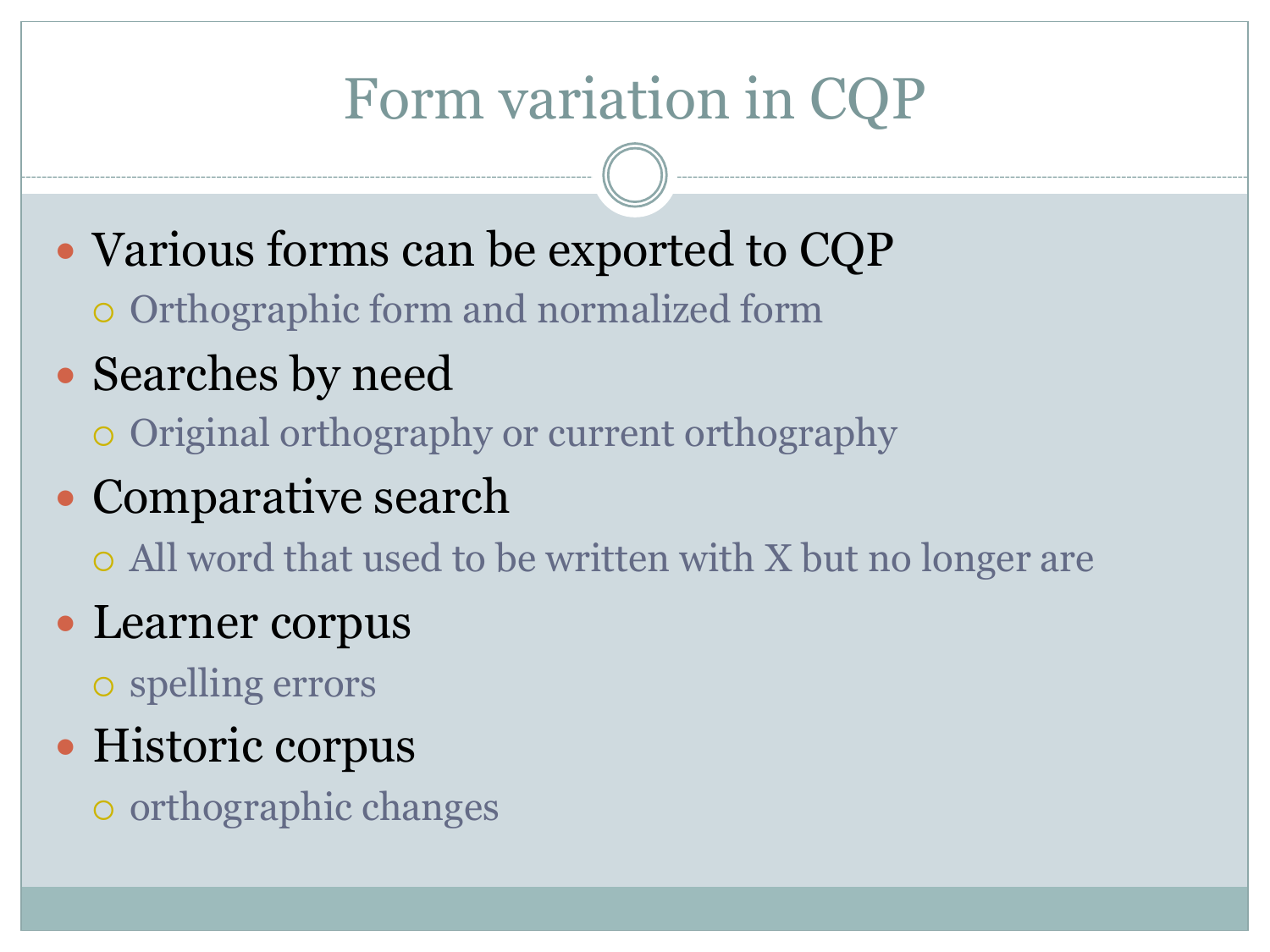## Customizable

- TEITOK used for various projects
	- Many things can be customized

#### • Interface design

- $\circ$  Colours, logos, etc.
- o Interface language(s)

#### Corpus settings

- ¡ Which forms to use for each token
- $\circ$  Which other attributes (pos, ana, etc.)
- $\circ$  What to export to CQP
- o Which metadata to display
- Custom scripts, functions, etc.